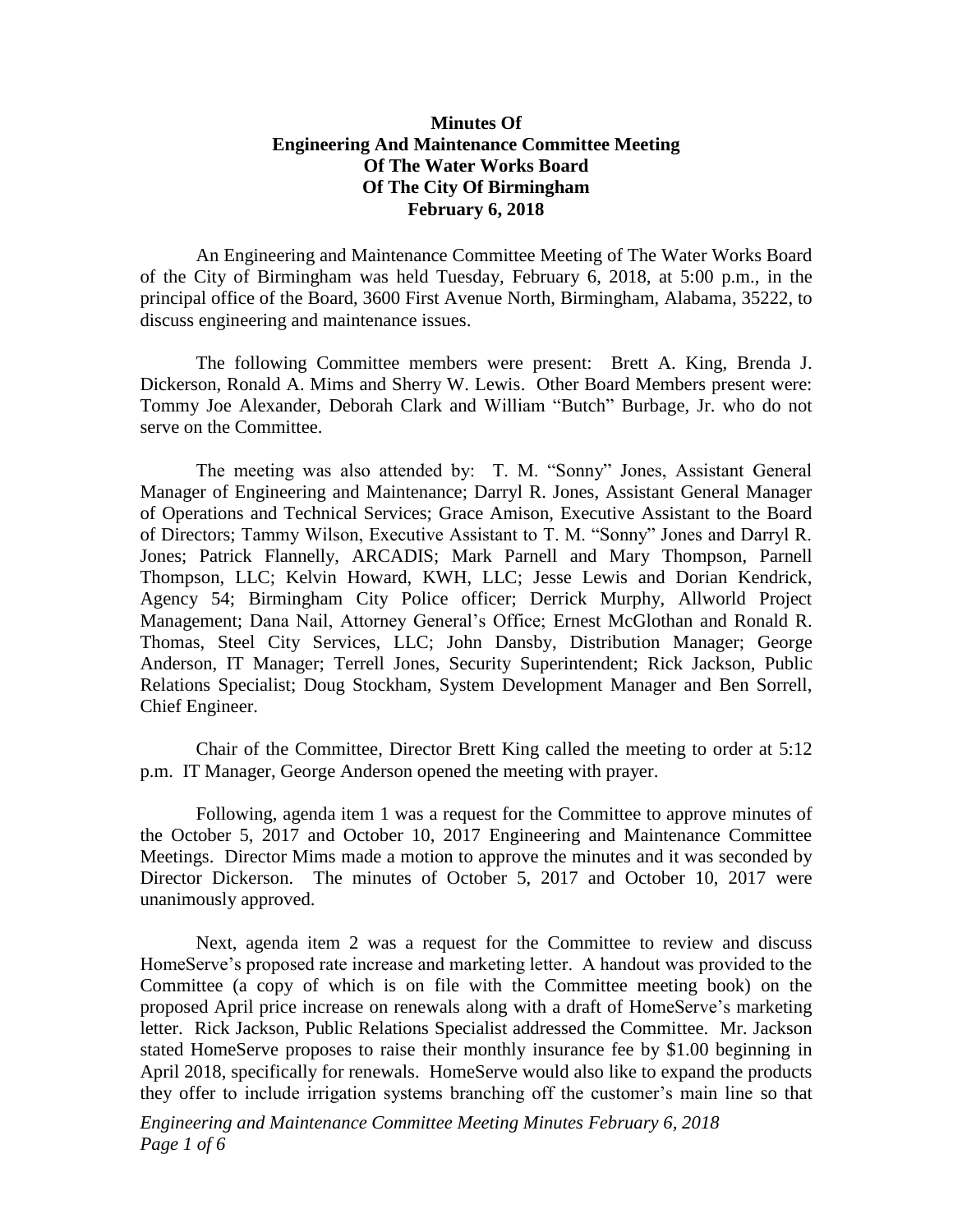irrigation systems would be included when the home's service line is insured. Director Lewis stated there has already been an increase imposed in the past. Mr. Jackson confirmed HomeServe's last increase was in 2016. Director Lewis further stated she had not heard anything about the in-kind service HomeServe pledged to perform for BWWB customers who cannot afford to have their leaky service lines replaced. Director Lewis also asked if customers were pleased with their service. Assistant General Manager Sonny Jones explained the process and protocol to replace service lines for lower income customers and stated in-kind work had been performed in the past for BWWB customers. Director Lewis stated she would like to know how many customers HomeServe is servicing from year to year also. Director Dickerson asked why the increased rate would apply to existing customers and not to new customers. AGM, Sonny Jones stated he would ask Mr. Twardowski to come before the Committee to answer questions and concerns. Mr. Jackson stated HomeServe was using the lower cost as an incentive to sign on new customers. Director Lewis asked Mr. Jackson to ask HomeServe what their incentive is to keep existing customers. Director Mims asked if there would ever be a time where all customers would be on the same rate scale. Mr. Jackson stated yes, in the next year. Director Mims stated he was not in favor because he believed HomeServe was ripping poor people off. Mr. Jackson stated HomeServe has been increasing engagement with minority contractors as requested by Director Munchus, adding they have five and they are willing to consider others. Mr. Jackson stated HomeServe would like to present their new marketing plan to Board members. Director King asked from a legal perspective if HomeServe had to get Board approval to impose an increase. Attorney Parnell stated it should be in the contract, adding it was a 5-year agreement which was executed February 2014. Director Lewis responded that it was in the contract that HomeServe obtain Board approval prior to imposing an increase. It will automatically roll over for another 5 years unless it is discontinued with a 60-day notice. The Committee agreed to table the HomeServe item until more information is obtained, possibly in a Communications or Engineering and Maintenance Committee Meeting in the future.

Following, agenda item 3 was a request for the Committee to recommend to the full Board a land swap with Alex Jones. Chief Engineer, Ben Sorrell addressed the Committee. Mr. Alex Jones with Fleming Branch, LLC has requested this exchange of property to provide a non-exclusive easement for him to use to access an approximate 40 acre site that he owns. In exchange for the Board granting a 1.27-acre non-exclusive easement in the form of a road, Mr. Jones has offered to exchange 9.27 acres of land that he owns contiguous to existing Board property. Mr. Sorrell stated the property is on Sicard Hollow Road, in the Cahaba Beach Road area. Mr. Sorrell provided a display map to pinpoint the exact location. Director Lewis stated she had a problem because it would put Mr. Jones in position to control the road. Director Lewis stated she did not think the Birmingham Water Works had anything to gain in the swap. Attorney Parnell explained that the Fleming Branch property, which totals about 40 acres, is in a conservation easement which Mr. Jones owns near the Cahaba Pump Station. Director Lewis asked for an appraisal of the value of the acreage the BWWB would be receiving. Director King stated the BWWB would gain 9 acres. Director Burbage asked about the topography of the acreage. Mr. Sorrell stated it is very mountainous. Director King

*Engineering and Maintenance Committee Meeting Minutes February 6, 2018 Page 2 of 6*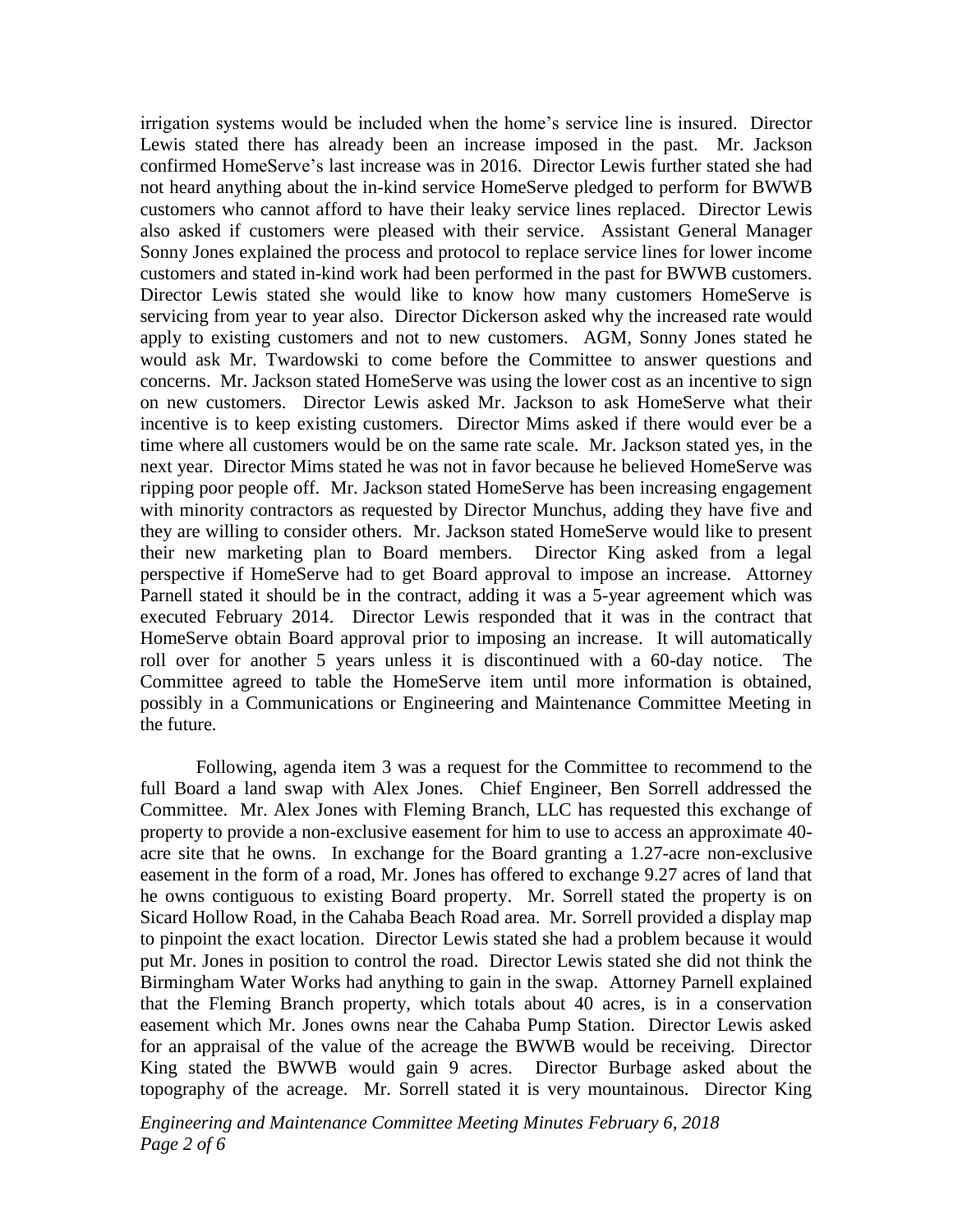stated if Mr. Jones builds his own road through such mountainous topography it could disturb the area much more so than using the existing road he is asking for. Attorney Parnell stated Mr. Jones could go the route of privately condemning to get a right of way and that the Board is involved in a suit right now of this nature. Director King asked ARCADIS if they had an opinion. Patrick Flannelly stated for the land in this area, it has been the Board's posture to protect anything in and around the area. Granting an easement should not negatively impact the degradation of this property Mr. Flannelly stated. Director King stated Mr. Jones is offering to give us control of the 9 acres, in exchange for the red strip on the map where the road is proposed to go out. Director King stated he sees these requests all the time which is an ingress egress agreement and it is a no brainer. We are only giving up the right to exclusively use the red strip of property in exchange for 9 acres Director King stated. Attorney Parnell stated the concerns to protect the BWWB can be addressed in the agreement that would be drafted for the parties to sign. Director Mims made a motion to move the item to the full Board February 22, 2018 and it was seconded by Director Dickerson. Director Lewis opposed. Director Clark asked to have the information requested regarding an appraisal prior to the vote at the Board Meeting.

Next, agenda item 4 was a request for the Committee to recommend to the full Board to approve a resolution authorizing the General Manager to approve allowing licensees to make repairs at Inland Lake that are at no cost to the Board. AGM Sonny Jones stated the licensees at Inland Lake come to the Board from time to time to make needed repairs and Staff presents a resolution that requires Board approval. Director King stated he was in favor of not wasting the Board's valuable time on these issues in the future, and he recommended moving the item to the full Board. Director Mims made a motion to move the item to the full Board and it was seconded by Director Dickerson. The Committee agreed to move the item to the full Board February 8, 2018. Director Lewis abstained.

Following, agenda item 5 was a request for the Committee to recommend to the full Board to approve a resolution authorizing the General Manager to execute certain right of way and easement agreements. AGM Sonny Jones stated from time to time we have easement requests that are relatively low-cost or no-cost from people or organizations such as Alabama Power and Staff would like for the GM to be able to execute these items up to his signatory amount. Director Mims recommended not moving the item to the full Board and it was seconded by Director Dickerson. Director King voted in favor of moving it to the full Board. Director Lewis abstained. The motion failed to move the item to the full Board.

Next, agenda item 6 was a request for the Committee to recommend to the full Board to approve repairs on Lot 20 at Inland Lake. AGM Sonny Jones stated this was discussed in item 4 which would have gone to the full Board for approval at the next meeting. The item was tabled by Staff pending item 4 passage from the Board.

Following, agenda item 7 was a request for the Committee to hear a presentation on the Repair and Replace Model ( $R \& R \text{ Model}$ ) for water main replacements. Patrick

*Engineering and Maintenance Committee Meeting Minutes February 6, 2018 Page 3 of 6*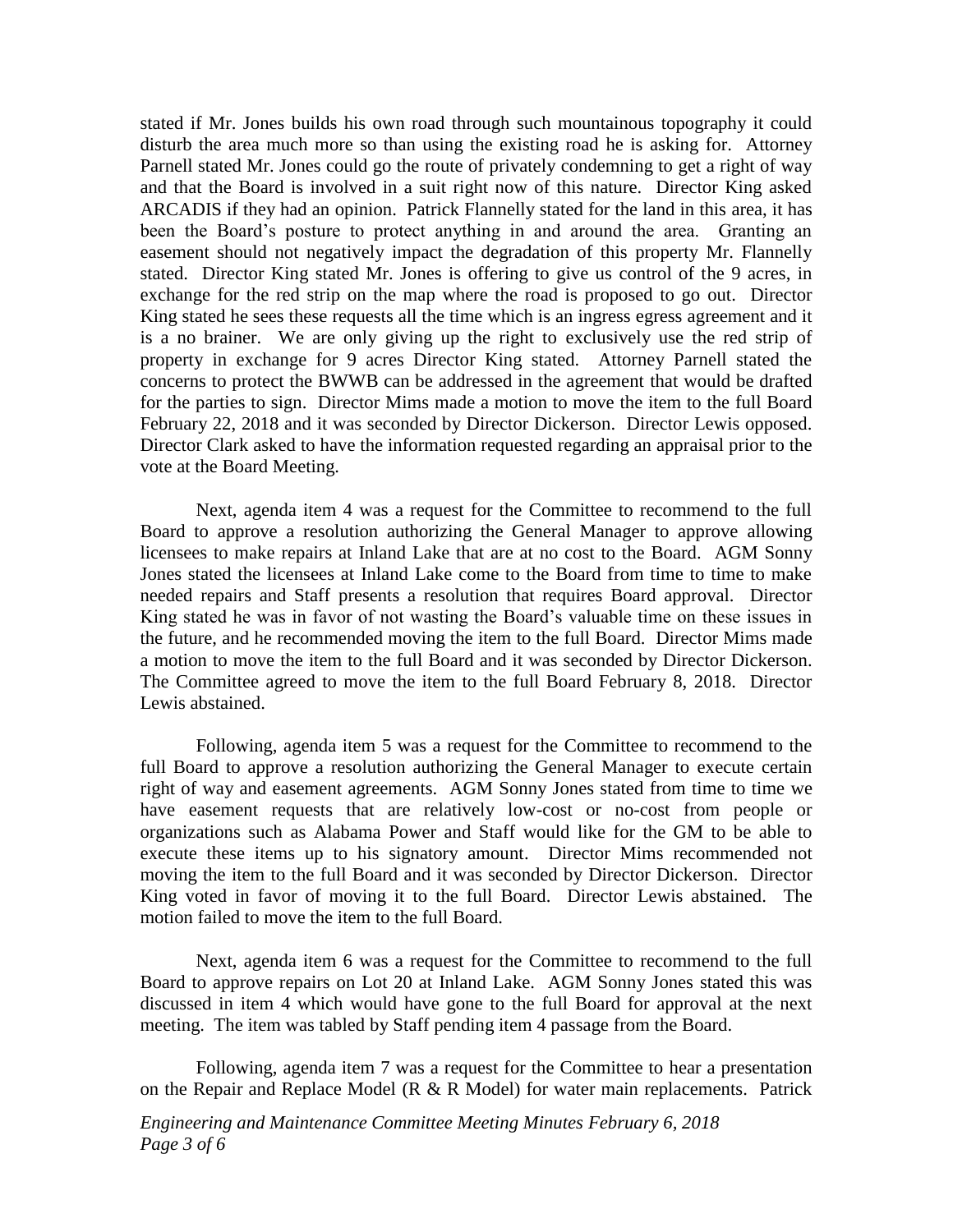Flannelly provided a handout (a copy is on file with the Committee meeting book) of the presentation. Mr. Flannelly stated this was a collaboration between ARCADIS and System Development. AGM Jones stated BWWB has been using this model for 2 years. It was originally presented in January 2016 and the Distribution System piping was about 4,000 miles in length at that time. At the beginning of 2017 there were 4,035 miles due to main extensions and new developments. The challenge is eliminating the 316 miles of galvanized steel pipe, but the cost to do so would be \$292 million. Most utilities are facing the same issues Mr. Flannelly stated. Overall the age of BWWB pipe is 46 years old, but that number hides the galvanized steel pipe. In 2015, we determined where the leakiest pipe was and began replacing it. On average leaks are going up by about 2% per year. BWWB has to keep going back to 2" galvanized steel pipe to make repairs following an earlier repair. The Repair and Replacement investment goal is to balance pipe main replacement investment based on the projected system leak rate and other capital needs while maintaining control of rate increases. The recommended short-term main replacement investment rate is \$13,800,000.00 (2018 through 2021). Also, to be considered is increasing the main replacement investment rate toward \$20,000,000.00 (beginning 2022). We believe about \$13.8 million per year should be the goal for 2018 Mr. Flannelly stated. Director King asked why the galvanized steel pipe corrodes faster. Mr. Flannelly stated the material was not a good choice for long-term use. For the next 4 years, the suggested investment rate that comes out of the R  $\&$  R Model is \$13.8 million per year even though it does not improve leaks. In 2022, we would start spending more money on leaks. Mr. Flannelly talked about the eight highest leak zones and they were displayed on a graph. The West side of town is the worst bad actor at 210 leaks per year. The areas of worst need are set up to be addressed first. In house teams can design about 13 miles per year. Three projects are ready to come to the Board. Photos were shown of multiple patches on various streets in the system. This time of the year a GIS specialist pulls the leak data from the previous year. System Development analyzes these and takes them to the design team. Manager Doug Stockham stated they want to replace the worst pipe which are those with the largest number of leaks. Some more photos were shown of high break rate streets. AGM Sonny Jones added it is not always galvanized steel pipe, but some is cast iron un-lined pipe that has high leak rates. There are maps for all 101 projects Mr. Flannelly stated. Director Lewis asked what the non-revenue water percentage is currently. Mr. Flannelly stated the percentage is about 35% and the leakage is somewhere between 19% to 25%. Some discussion occurred regarding the number of paving cuts allowed. AGM Sonny Jones stated water quality plays a part and it is not only leaks that drive replacement. AGM Sonny Jones stated BWWB works and coordinates with other utilities regarding paving cuts. Director King commented that the presentation was a good one and very informative.

Next, was a request for the Committee to hear a presentation on Pipe Crews. The equipment required would be a small track hoe, back hoe, tri-axel dump truck, tandem dump truck, crew cab truck, pick-up truck, 2 trailers, an air compressor, hydraulic unit and miscellaneous equipment at a cost of \$574,000.00. Based on a 7-year life span that would be approximately \$82,000.00 annually. The labor cost of the in-house crews is 100% capital and it does not get applied to the O & M budget. There is a Field Supervisor, 2 Utility 2's, 2 Utility 1's and 2 DMW's at a cost of \$510,000.00 per year at

*Engineering and Maintenance Committee Meeting Minutes February 6, 2018 Page 4 of 6*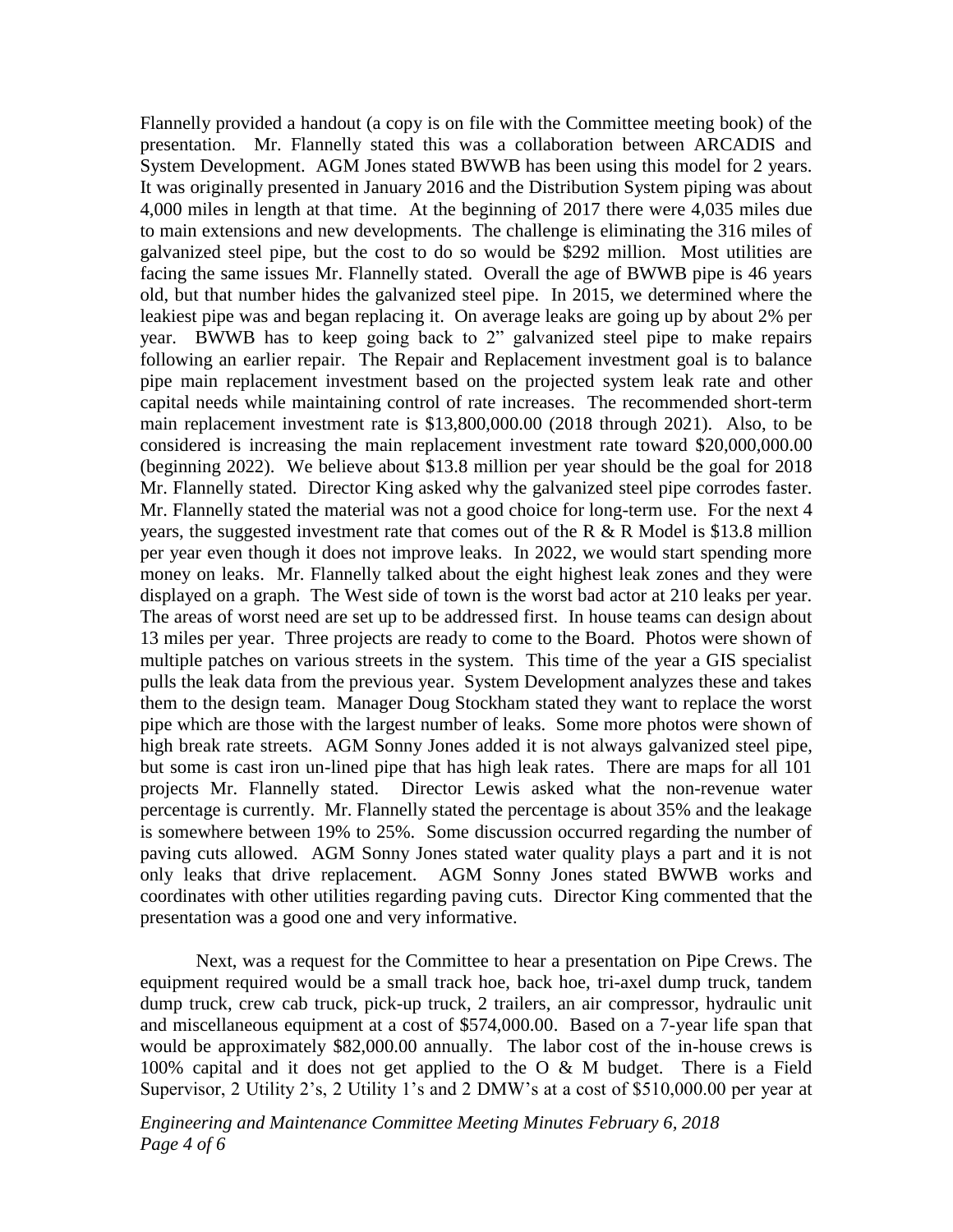the mid-point salary range. Director Dickerson asked if the crews would work overtime. AGM Sonny Jones stated it varies. It is around 45 hours per week though in order to achieve maximum efficiency in the field. The production and projected cost per linear foot per year is based on 16,000 linear foot per year of pipe installed. Yearly costs are \$881,283.00 and the projected cost per foot installed is \$55.08 per linear foot. The estimated yearly savings based on 16,000 linear feet is \$318,560.00 per crew. Other benefits include it being quicker to install and the experience gained because construction pipe crews are the only place where an employee can get experience in 100% of needed skills to operate a distribution system. AGM Sonny Jones stated that we have the inhouse expertise to run these crews. John Dansby, Manager with 22 years, Keith Witt, Assistant Manager and Superintendent of Construction with 29 years, Jeff Jenkins, Assistant Superintendent of Construction with 30 years and Larry Calhoun, District Supervisor of Construction with 25 years. AGM Sonny Jones stated he did not believe there would be a problem finding people to fill these 12 positions. Director Lewis asked if there were any internal people that may want to move to these jobs. John Dansby responded there would be some internal people who would want to move. Director Lewis asked AGM Jones when he wanted this to be implemented. AGM Sonny Jones stated as soon as it can be approved. Director Lewis asked how many total crews would be desired. AGM Sonny Jones stated ideally 3 crews. Director Mims asked how much of the on-call work could be performed by the construction crews. AGM Sonny Jones responded maybe 10% to 15%. Director Mims made a motion to move the item to the full Board and it was seconded by Director Dickerson. The Committee unanimously agreed to add an in-house pipe crew to the February 22, 2018 Board meeting agenda.

As there was no further business to be brought before the Committee the meeting was adjourned at 6:45 p.m.

 $\sqrt{S/}$ 

Mac Underwood General Manager

 $\frac{1}{\sqrt{S}}$ 

Brett A. King, Esq. **Director**